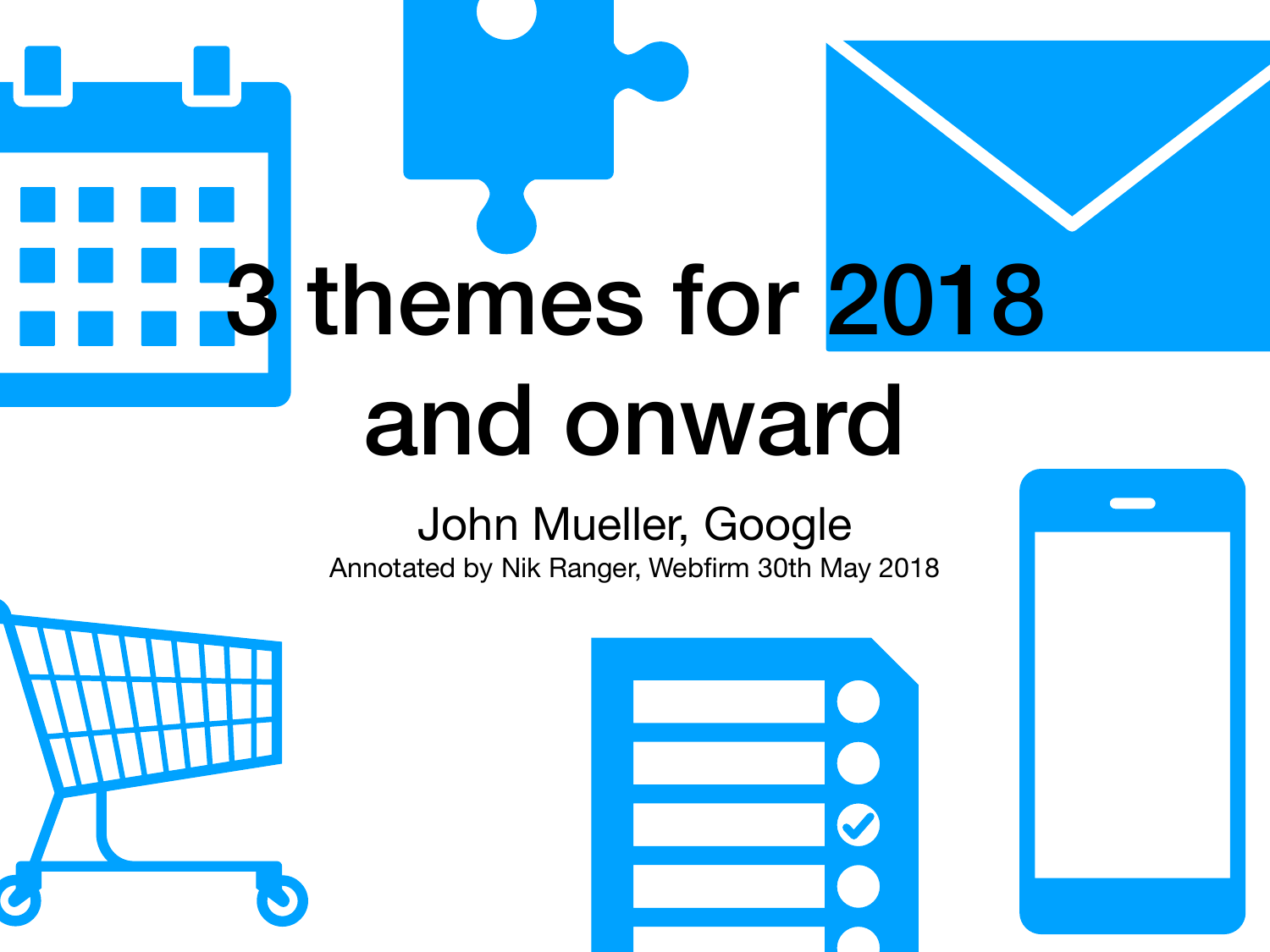- The basics
- The complicated
- Mobile first indexing
- The Q&A



**4**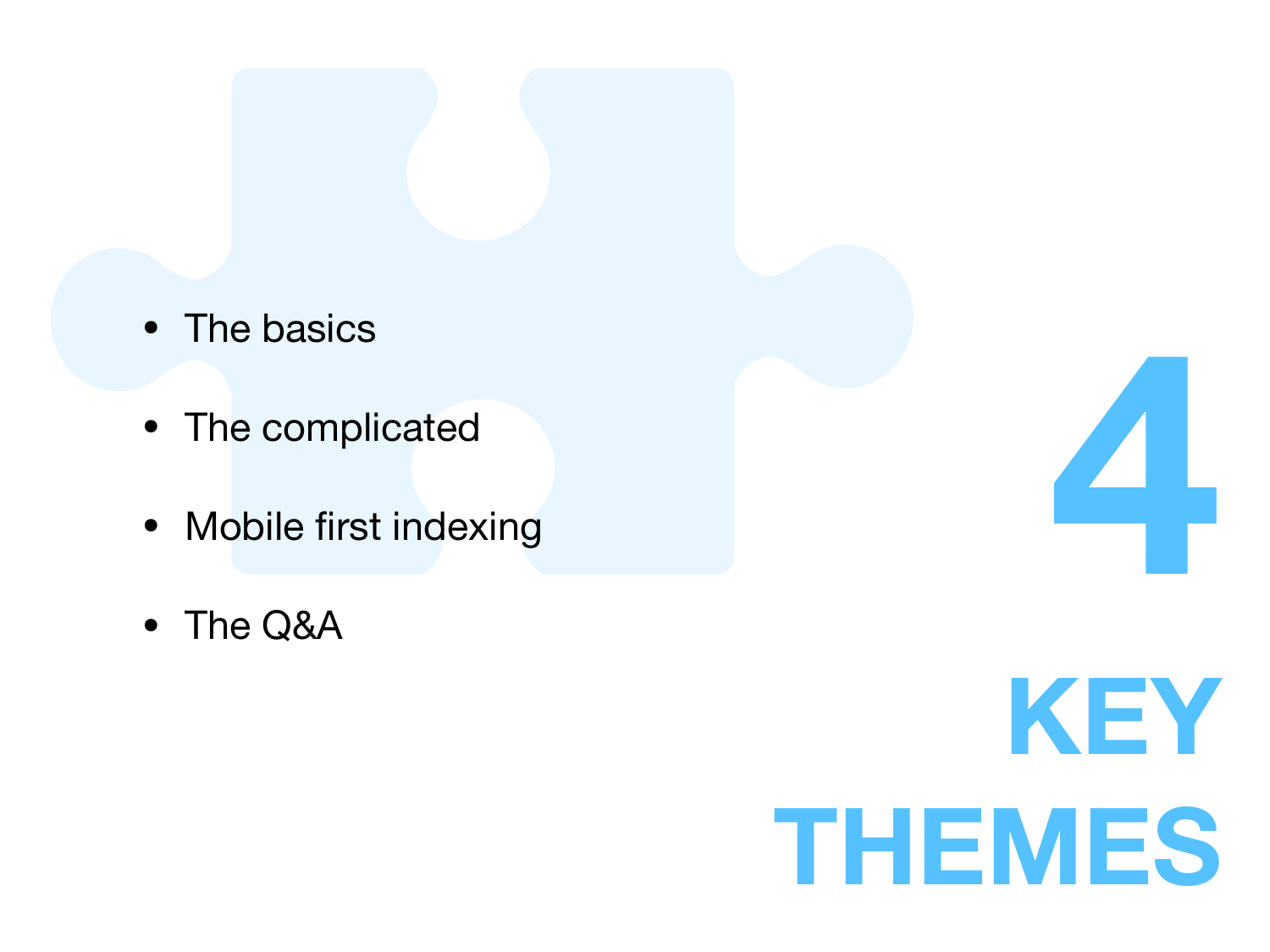# The basics

- Good URLs are critical
- No # URLs
- Canonicalise and HTTPS
- Sitemaps
- Use <a> with href
- Internal linking

**1st KEY THEME**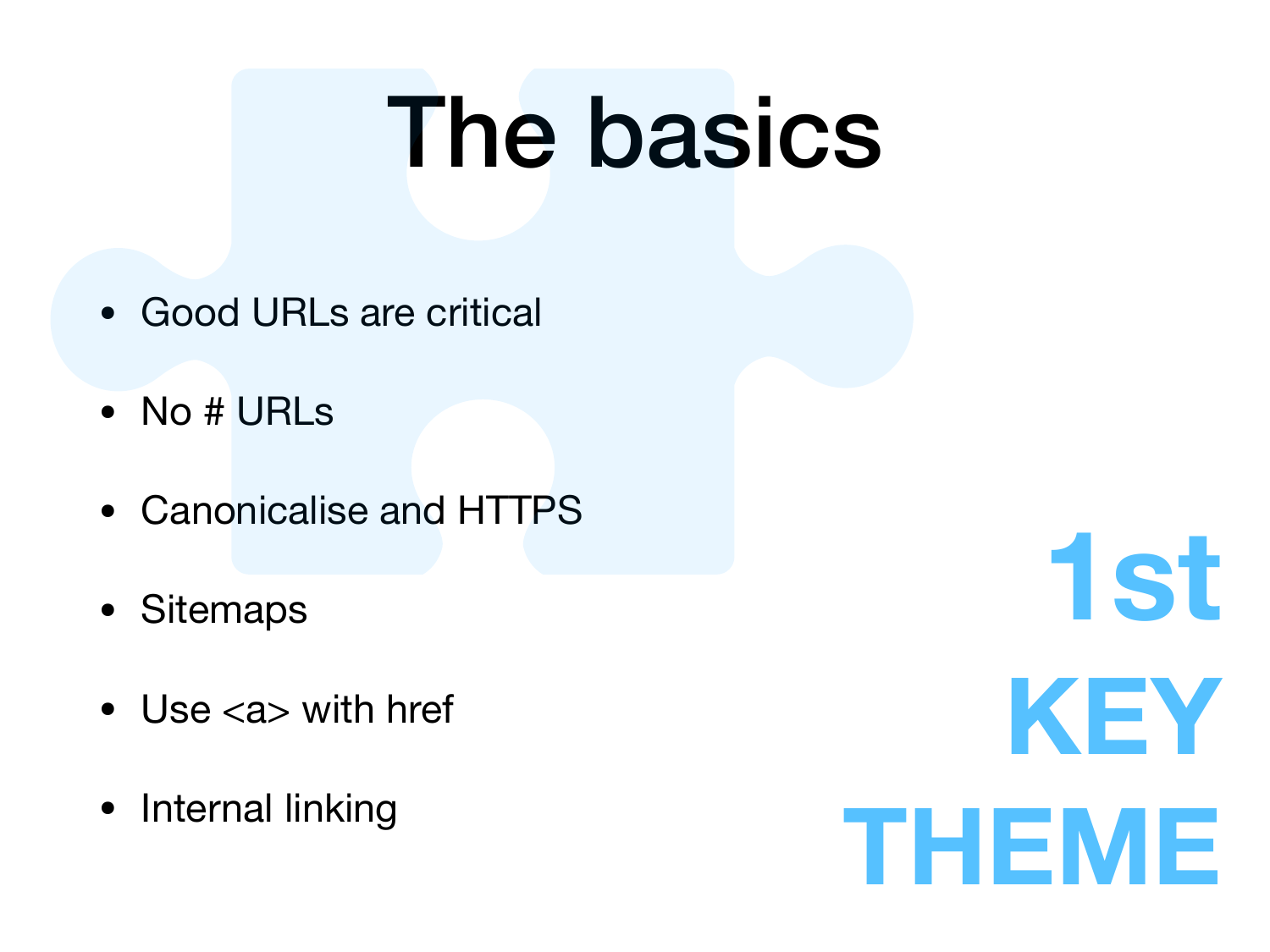- **• Meta data matters**
- Pages titles
- Descriptions
- (don't fuss about length)

- **• Images FTW**
- Use alt-text
- Add captions
- Lazyload w/noscript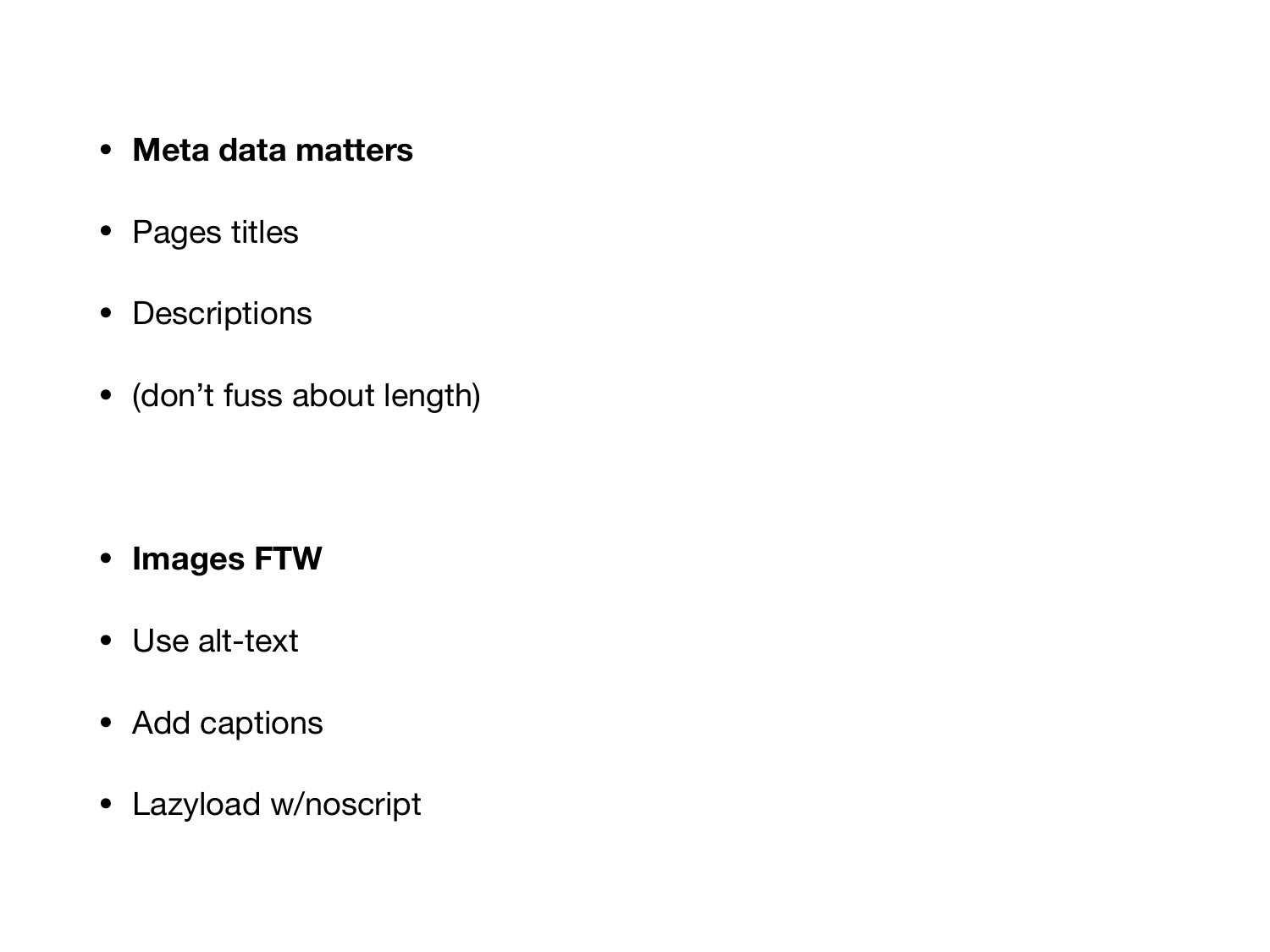- **• Content, of course**
- Write clearly
- Reasonable ad-useage
- Careful with interstitials

- **• Need for speed**
- Use some testing tools
- Avoid single metrics
- Focus on the user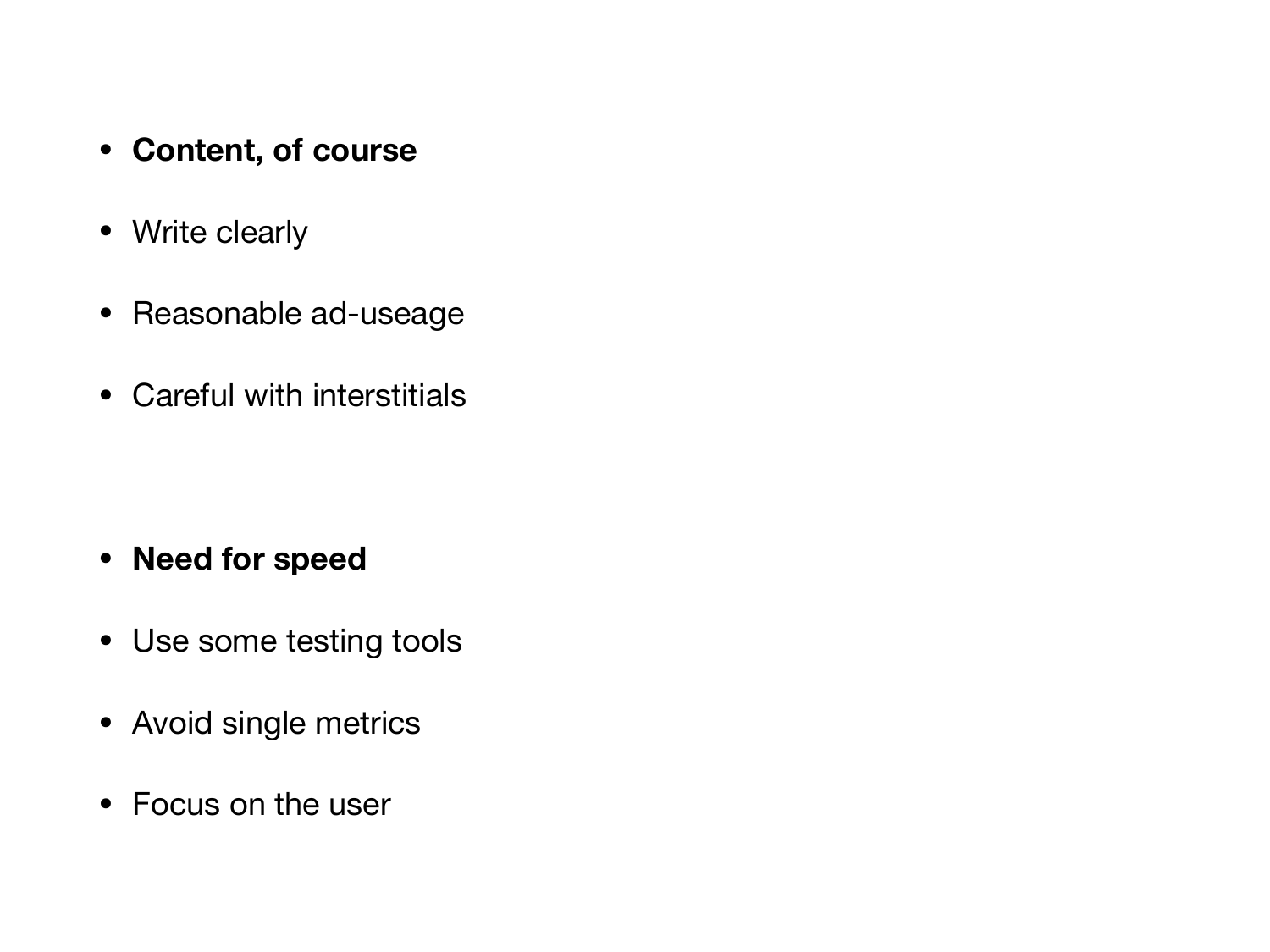#### **• Structured Data**

- Check new types
- Use what's reasonable
- Check validity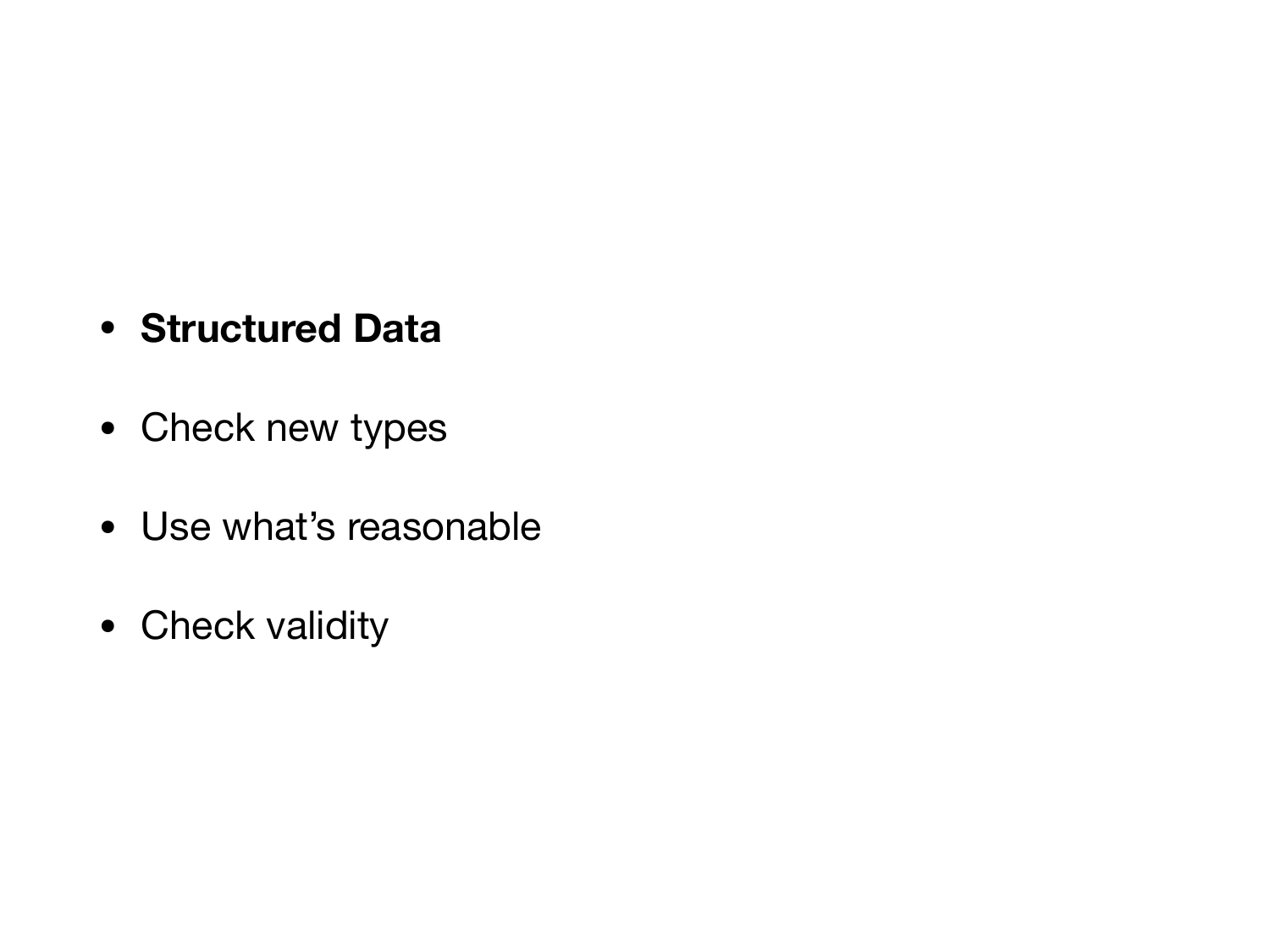# The Complicated

- Javascript sites
- Google's rendering
- Deferred rendering
- Dynamic rending
- Test rendering

**2nd KEY THEME**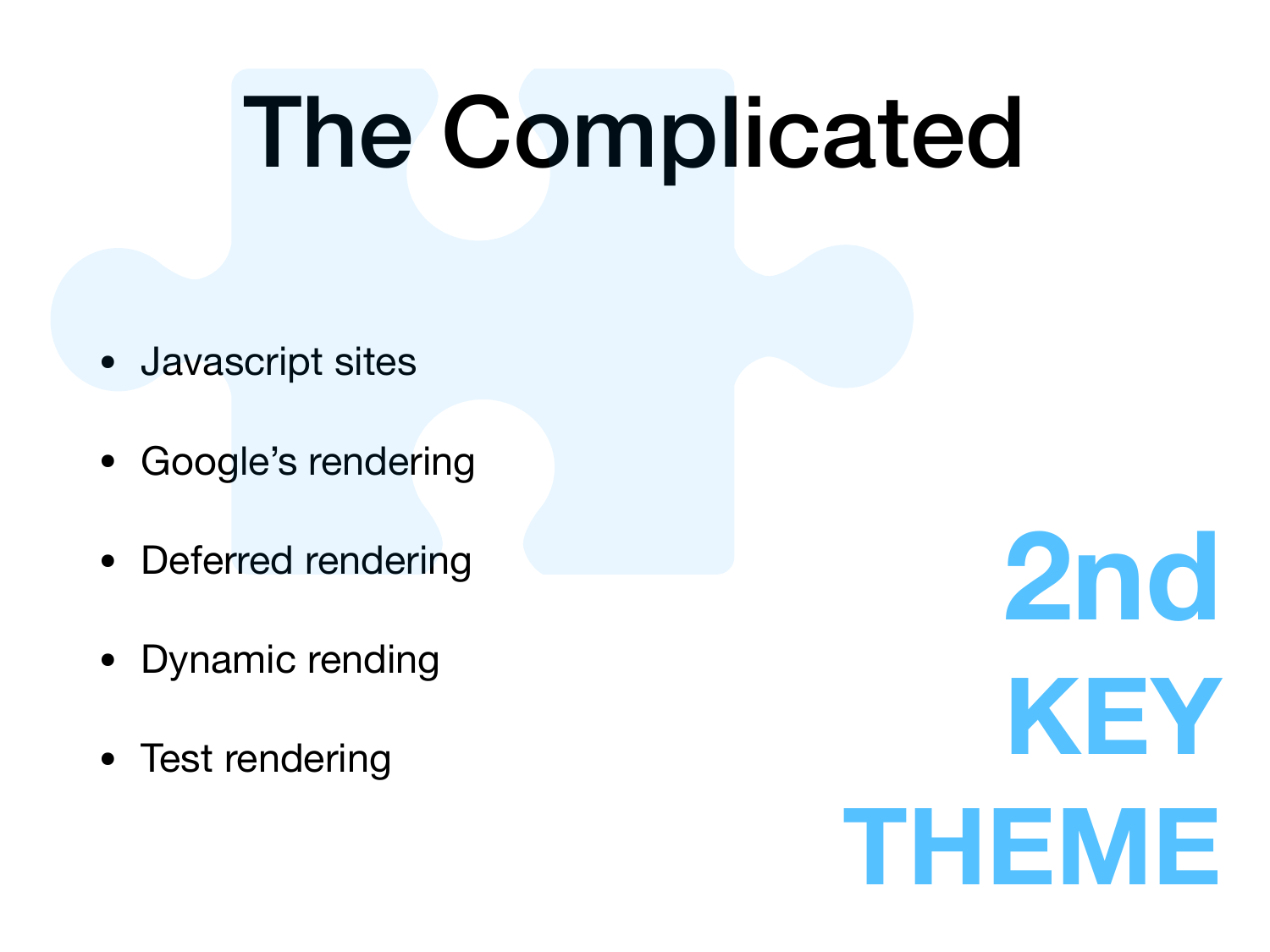- **Javascript sites** more and more developers are using SEO needs to understand a little bit of how this works
- Take the time to delve into this information, particularly for larger sites

- **• Google's rendering**
- Chrome 41 (no ES6) 2-3 years old
- No storage APIs
- Fast pages render better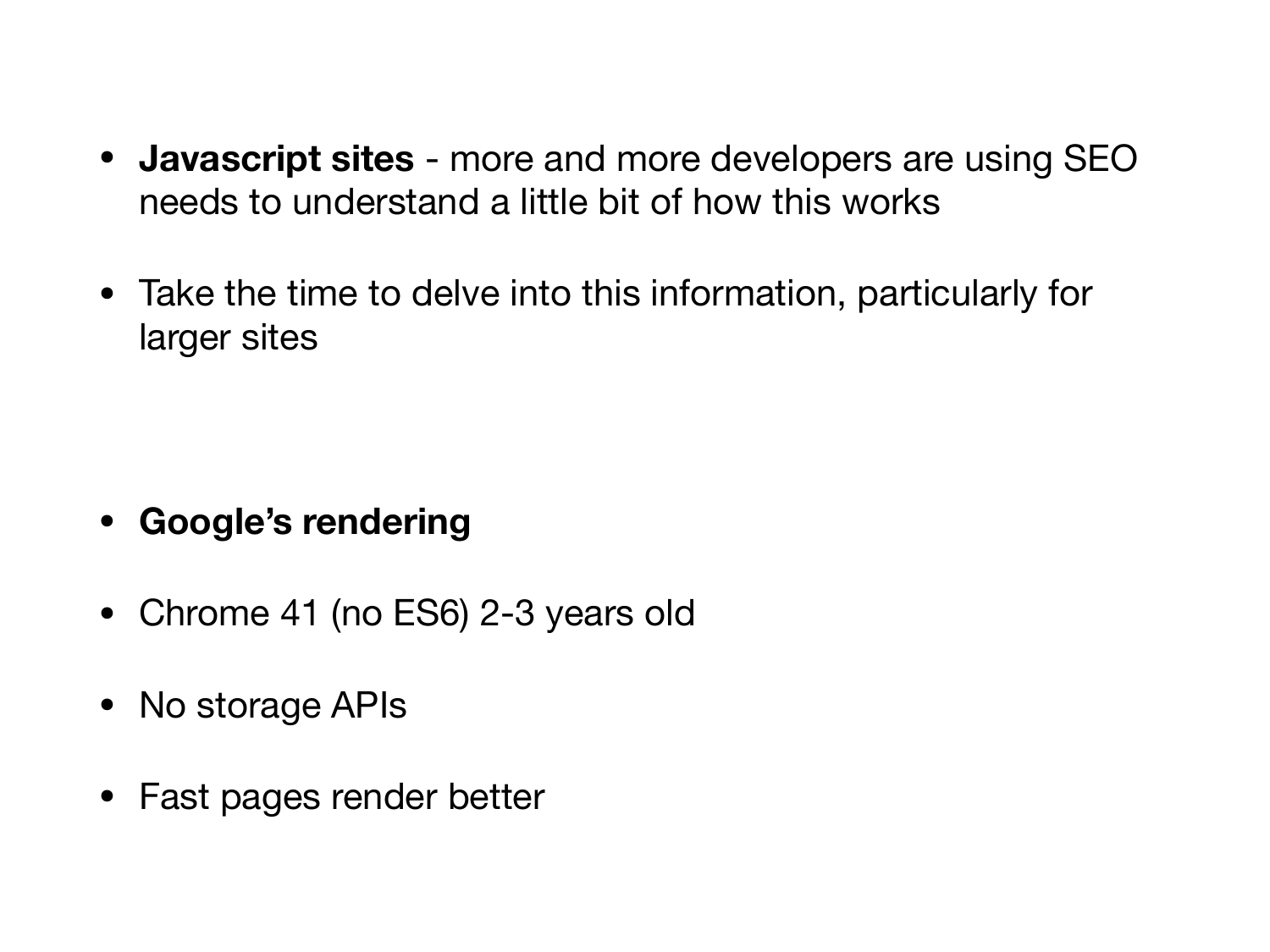- **• Deferred rendering**
- Static HTML fast
- Rel=canonical in static
- Takes days to render
- Follows links is slower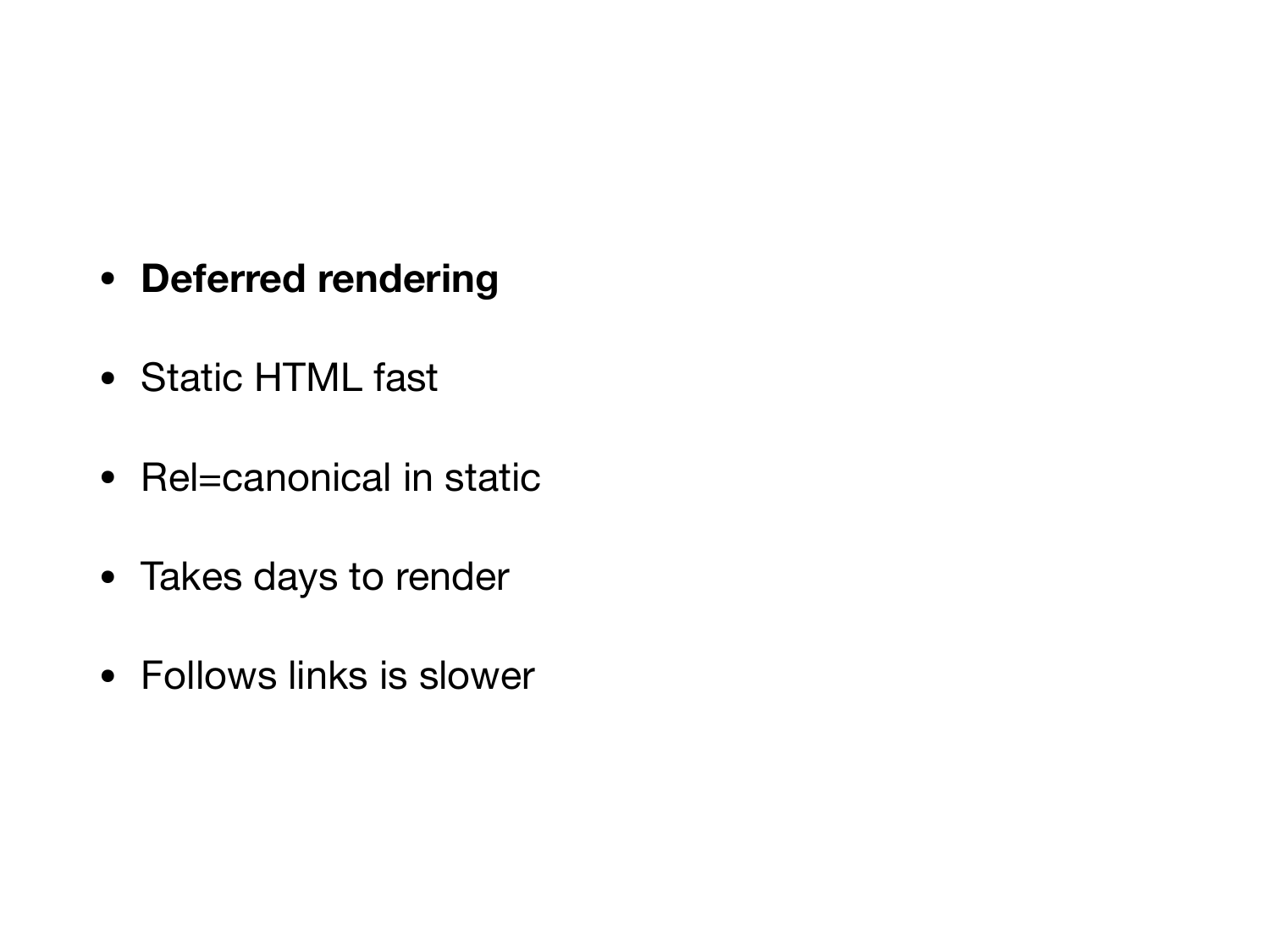- **• Dynamic rendering**
- JS-site for users
- Pre-rendered for crawlers, social media
- Not always needed
- (image on phone)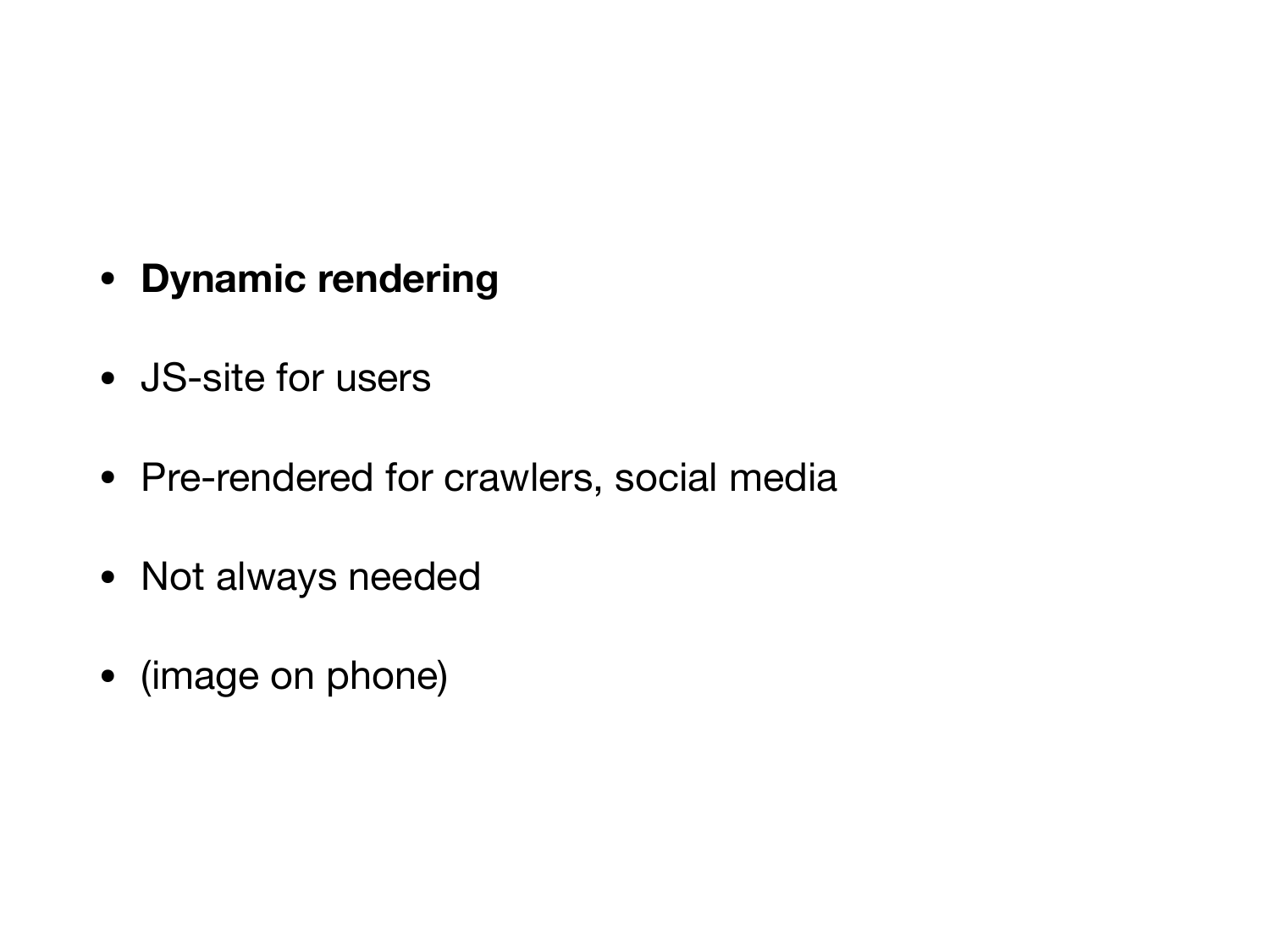- **• Test rendering**
- Fetch as google
- Mobile friendly test
- Rich results test Desktop version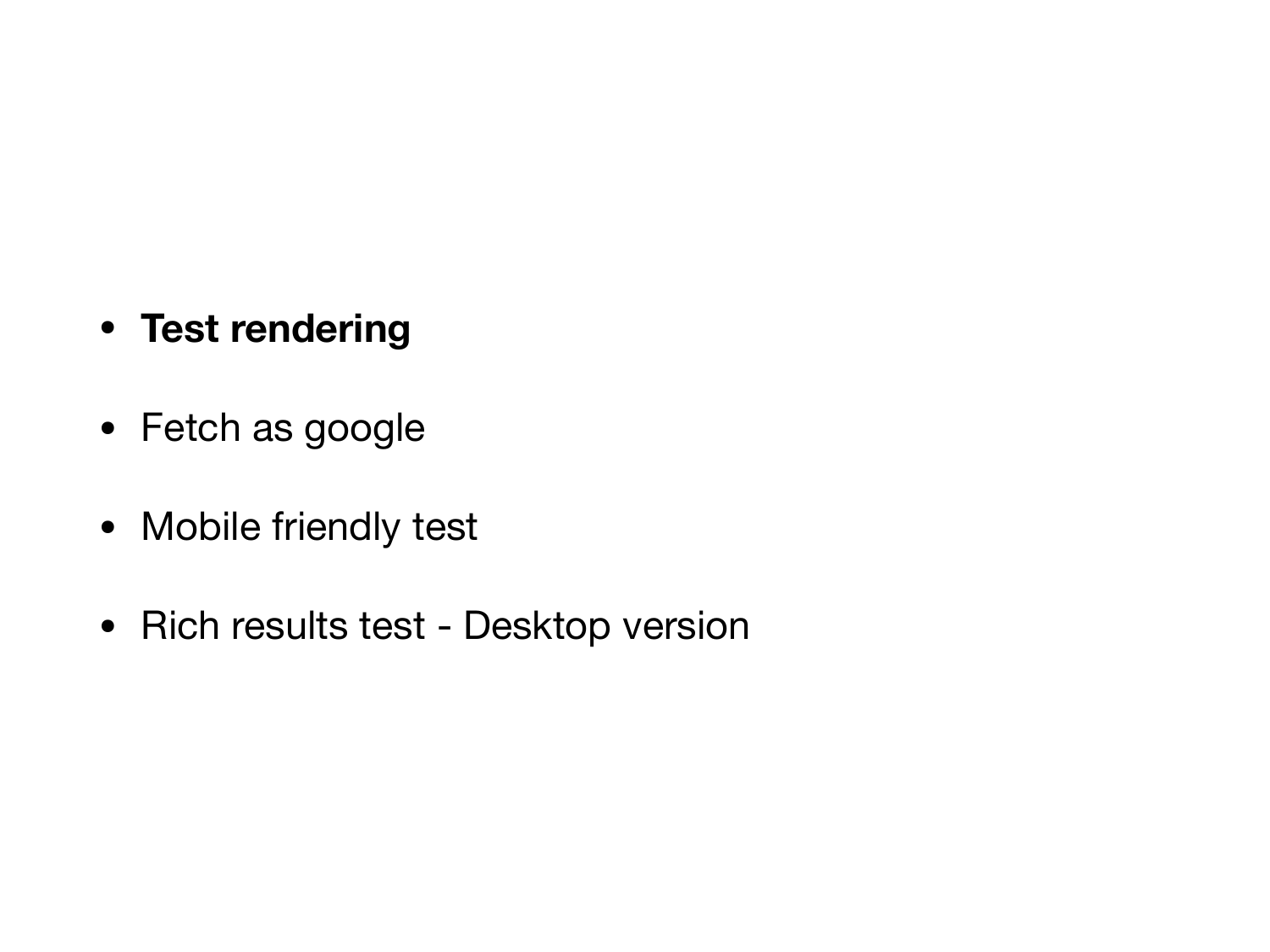# The Mobile First Indexing

- It's happening
- Lots of sites moved
- More sites coming
- Not just for mobile-friendly

**3rd KEY THEME**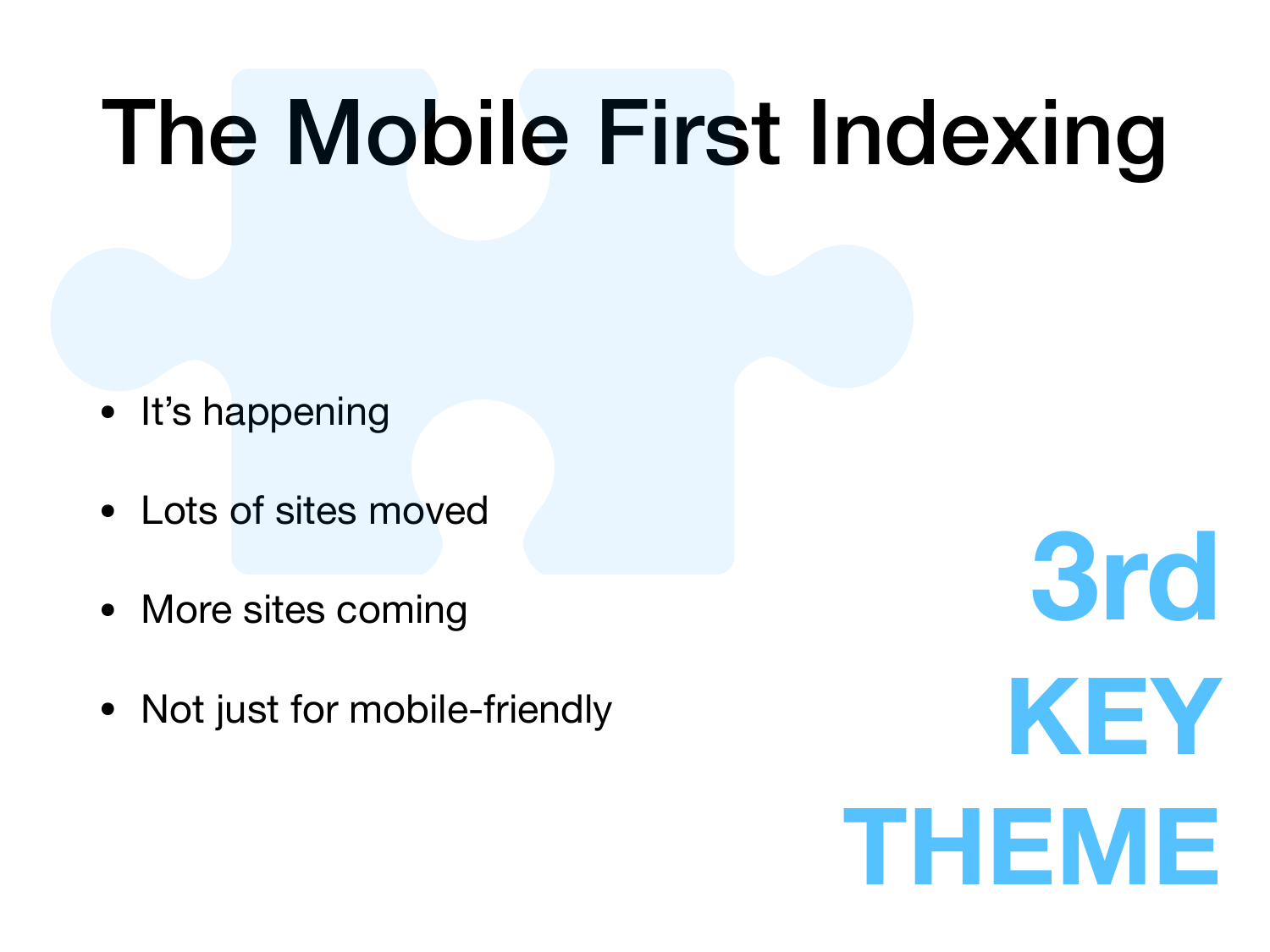- **Readiness criteria (checklist)**
- Content
- Metadata structured data
- Internal links
- images, videos
- Crawl-rate

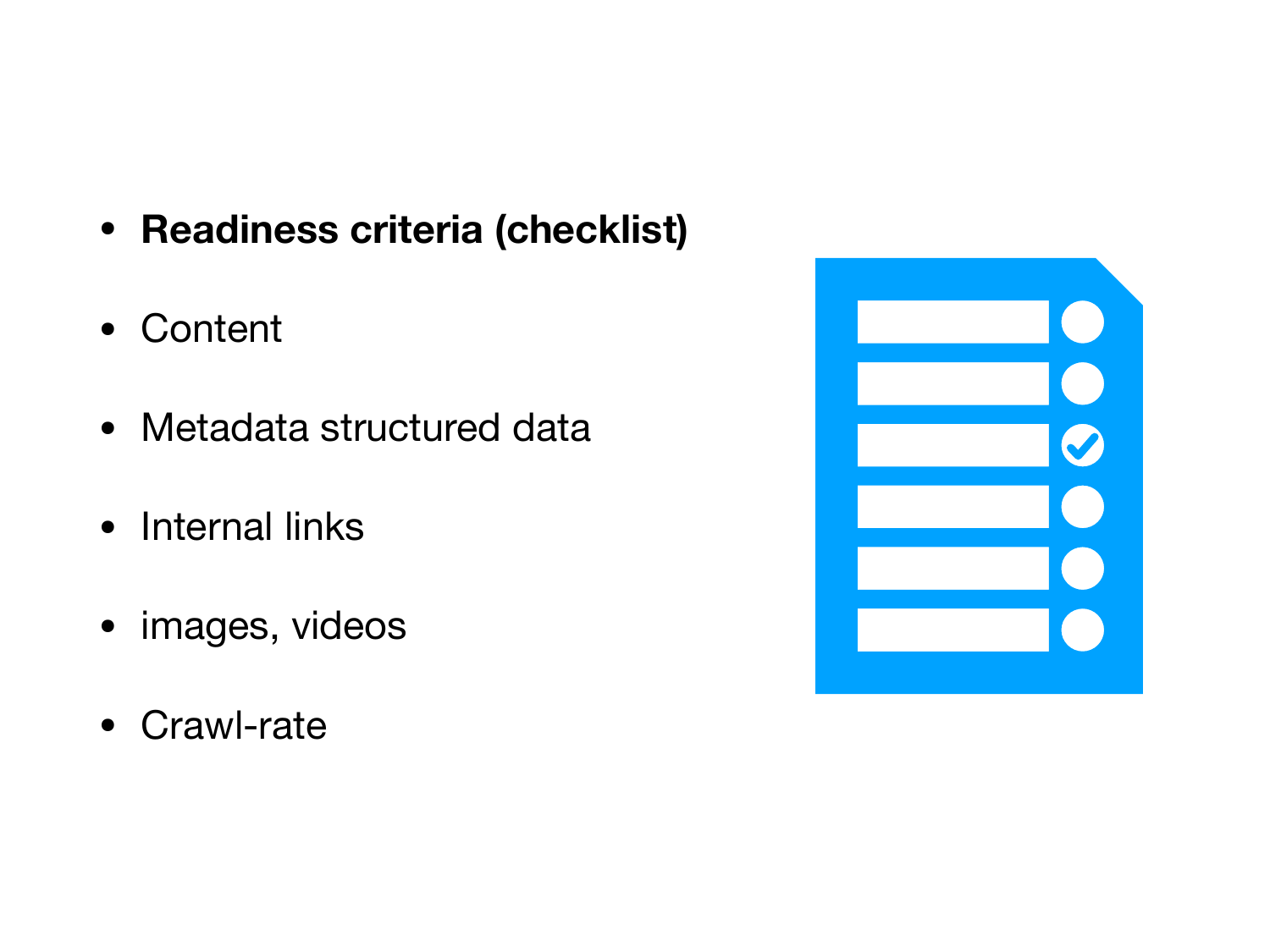# Q & A Highlights

- Responsive, is that enough? Same HTML, different CSS
- **Doesn't use desktop site** (they use only the mobile version) !!
- Hamburger menus and fold out menus are fine loaded at the html (maybe could test UX)
- Algorithmic switch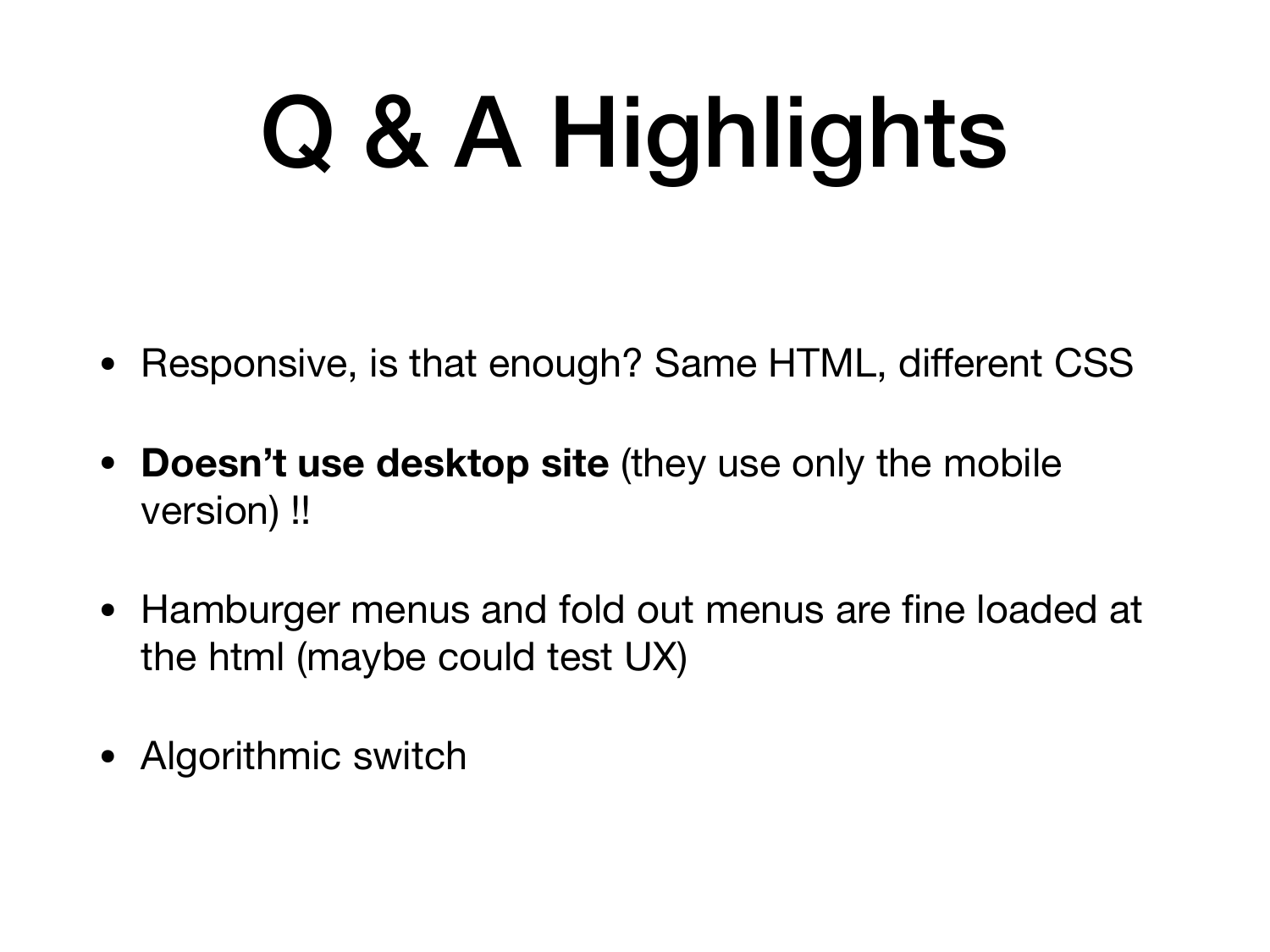### Should we invest in PWA or Mobile Site?

- They're both a javascript build site
- PWAs are a lot harder to set up for search
- If yes, set up some test sites rather than your main clients as there's a lot of difficulty around this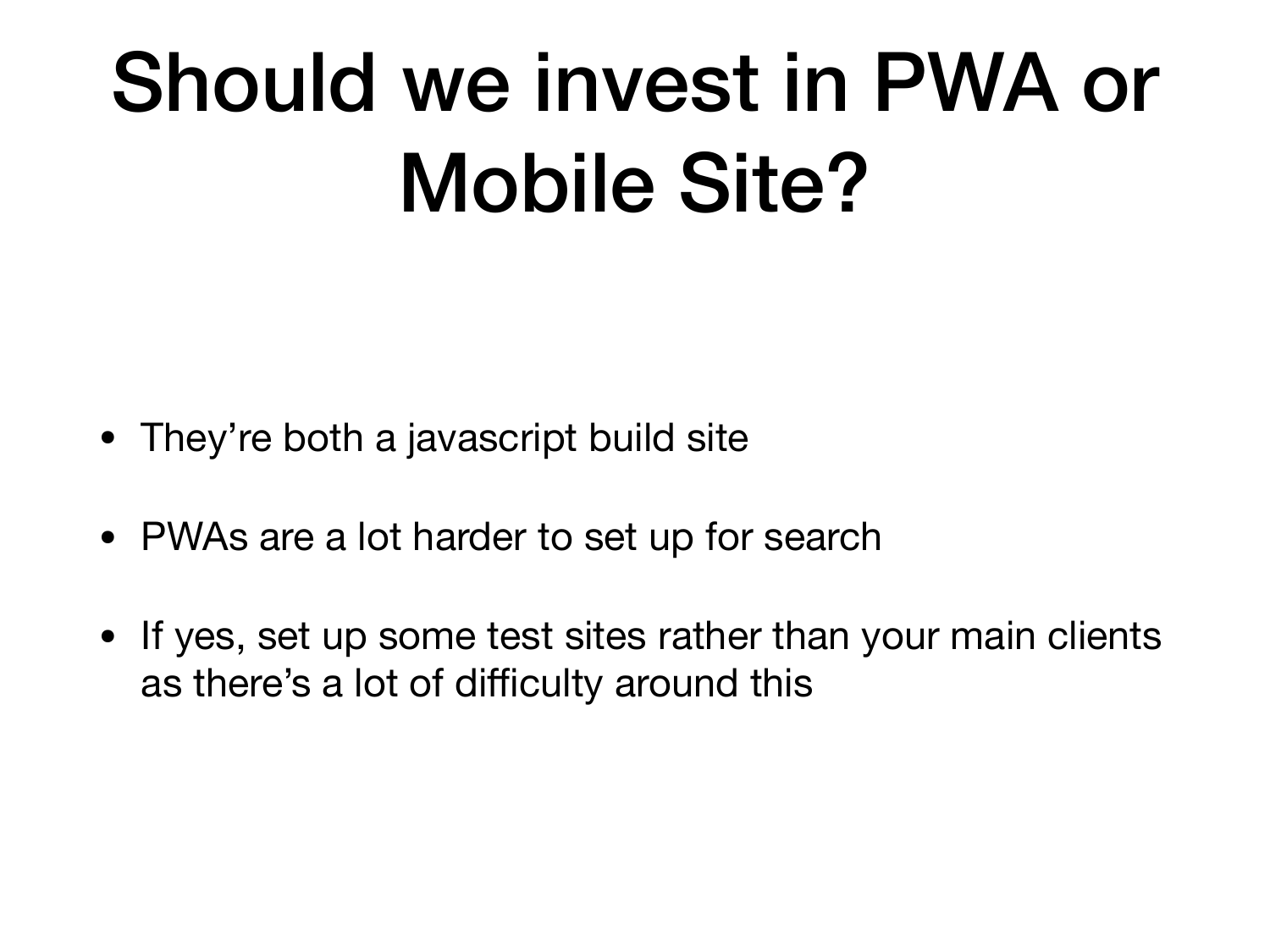#### Why isn't there a fundamentals exam for SEO like there is for adwords?

- SEO is really tricky to find out if someone knows what they're talking about
- When someone is qualified, by a test, whether or not there's an ongoing quality / accountability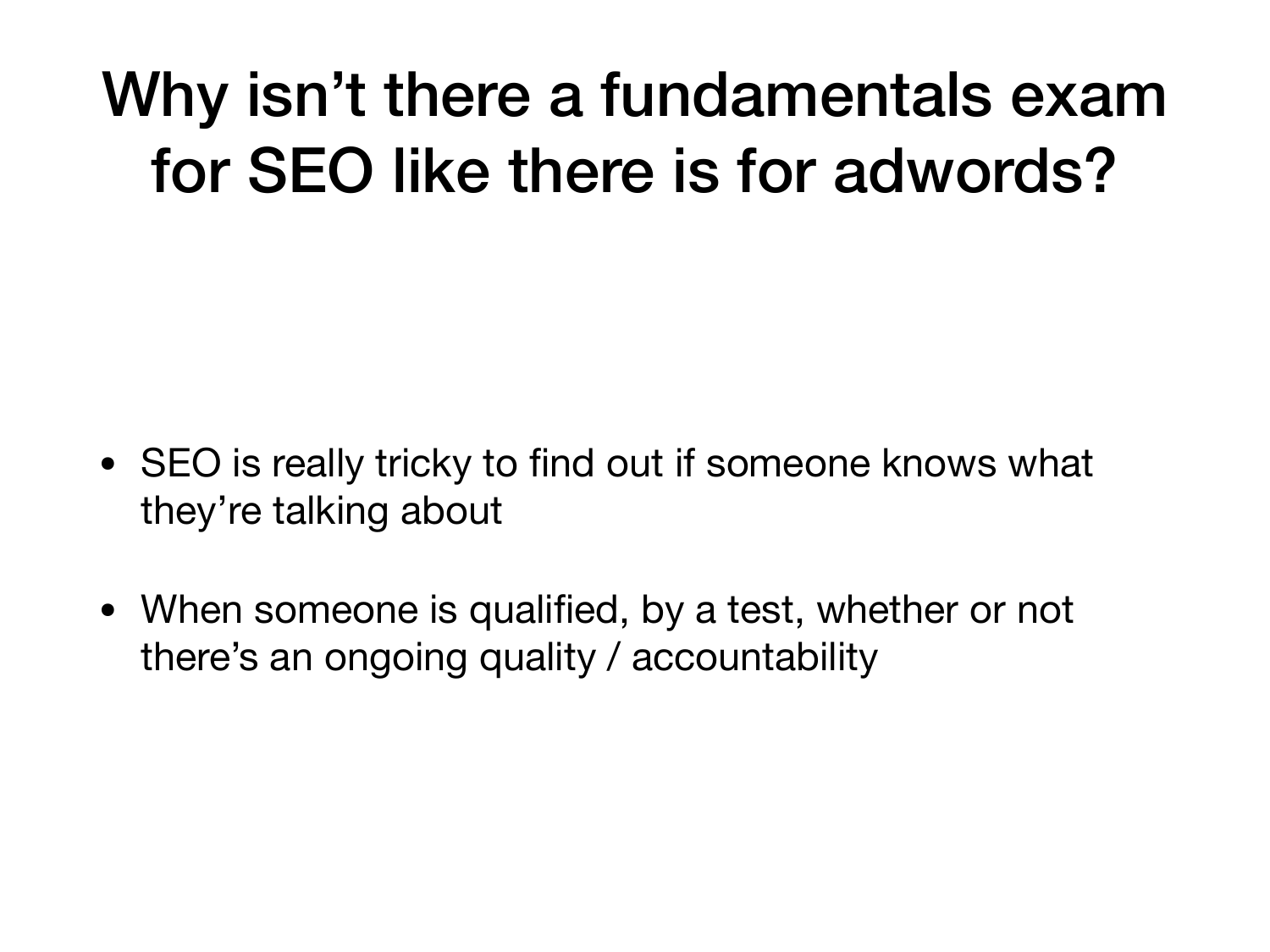### Migrating High Profile Websites into one website?

- **• What are the key things to watch out for to not affect SEO ranking?**
- Change of address for 1-1 not for 9-1
- Make sure you have the expectation with client that things will settle down after a while… (several months)
- **• Google understands what's happening?**
- We won't know ahead of time what the overall ranking will be, it can be different from their original sites
- **• What are the key markers for dynamic content optimisation**
- Foundation of your site must be visible at all times
- When it comes to indexing and ranking, you always have your primary content available
- **• Duplicate content**
- Duplicate content is mostly a technical thing and will look at which URL we want to keep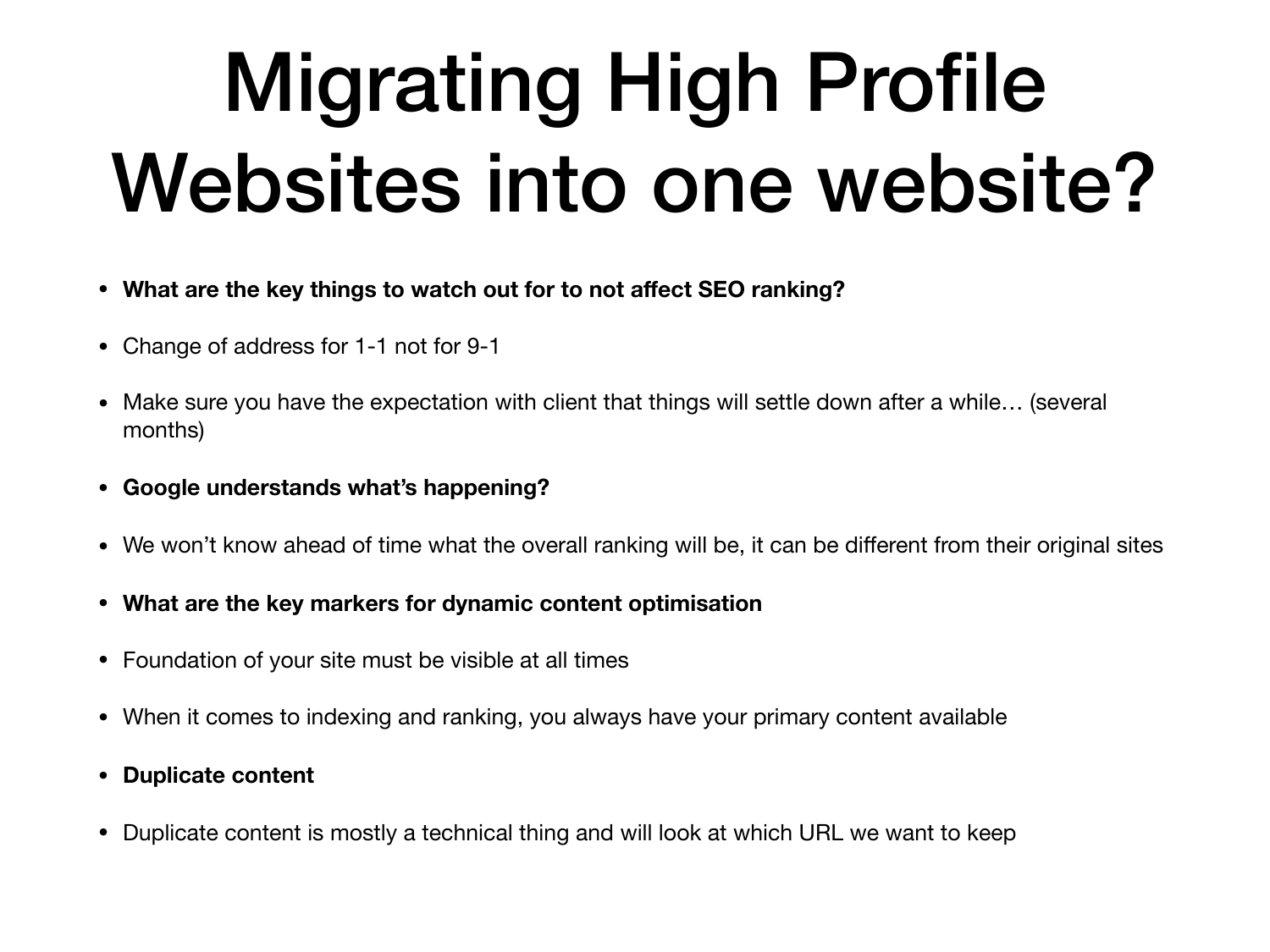# Search Console BETA

- They don't want to copy and paste old to new
- Error pages will become more useful for the site owner, compared to blanket lists with no further information
- Slow transition
- Shift the default version to the new version
- Improve verification because the feedback is that http and https verification is annoying. Possible subdomain information will be shown in the one account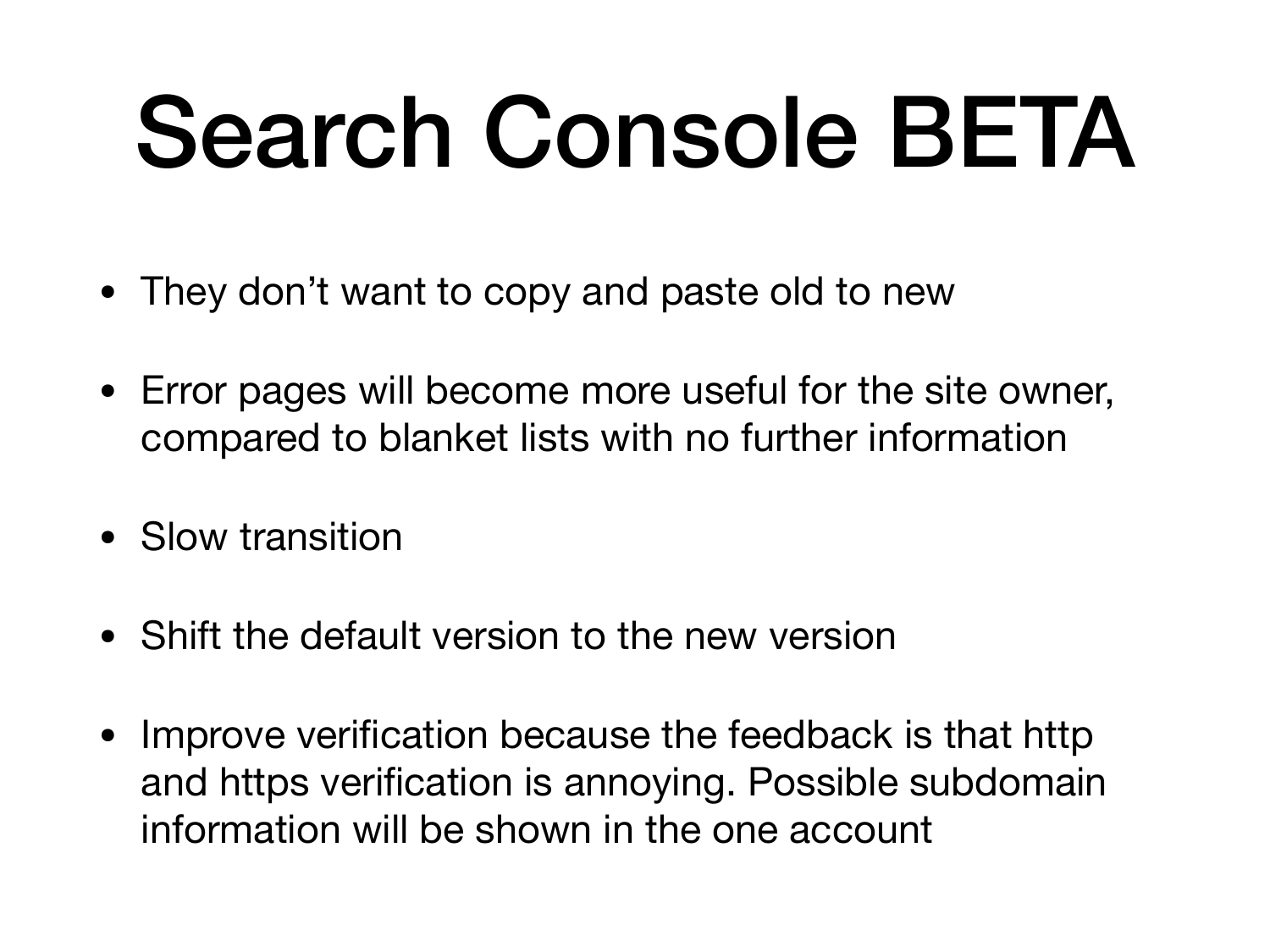### Ranking factors: Content, links and rank brain

- The tricky part is that it depends on the site and the queries
- They look at the 200 signals and try and figure out what makes sense
- Time, personalisation, context
- Rank brain helps with new queries
- 15% everyday are new queries in Google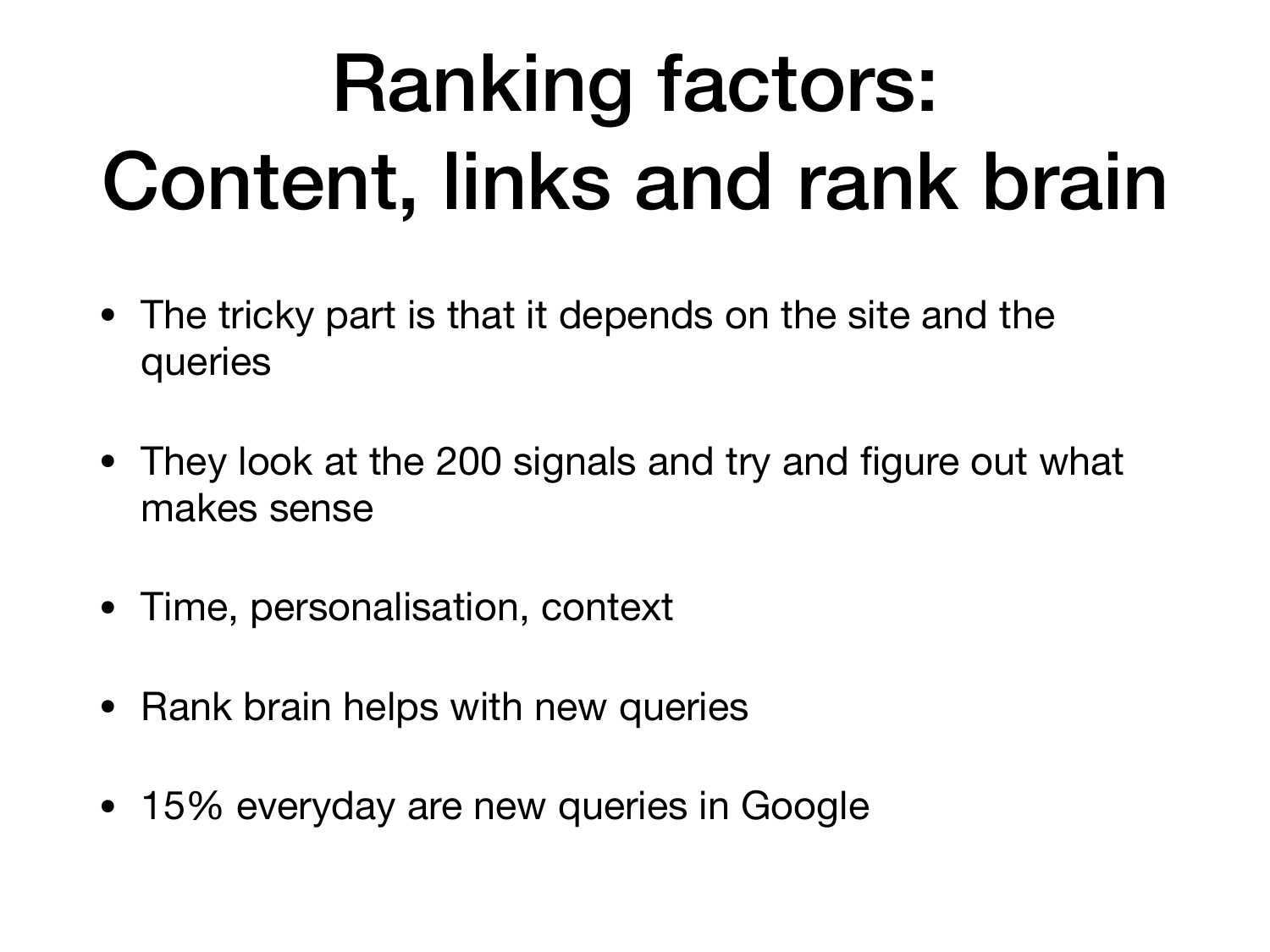### Alternative .coms

- No influence from an SEO point of view
- One thing to keep in mind: set your geographic targeted
- app John hasn't been following the discussion thread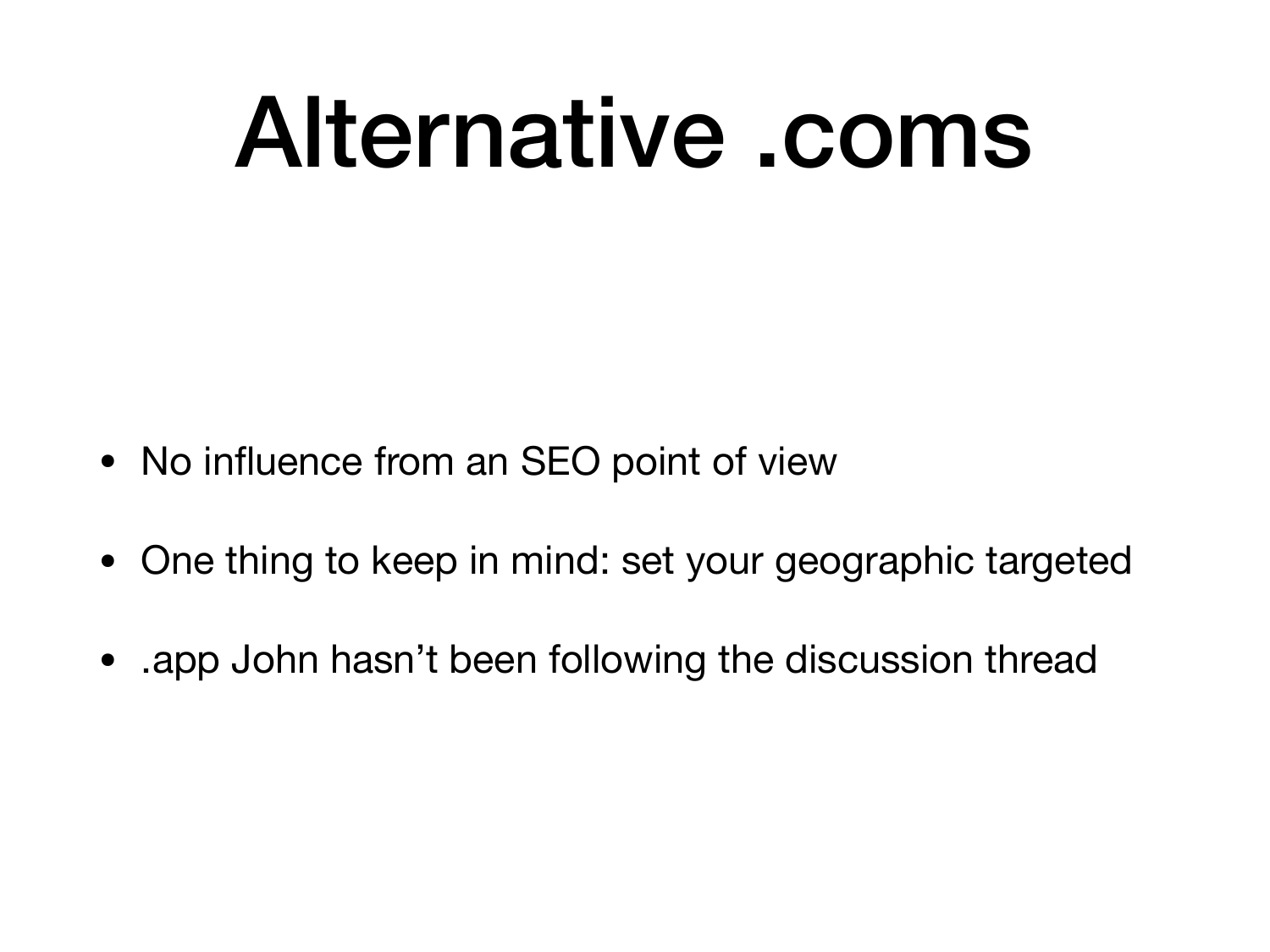# Interstitial Use & Ads

- Google doesn't like it on mobile, are they rolling out penalties on desktop? (not manual actions, more affecting SEO ranking)
- Nothing special for the desktop side, more problematic on the mobile side so there's more focus there
- Desktop content has to be above the fold (top heavy) doesn't want to be covered with ads
- Crawl will turn an ad blocker on those pages if it doesn't comply with ad standards (however they will warn before they do that and give roughly a month's notice before penalty)